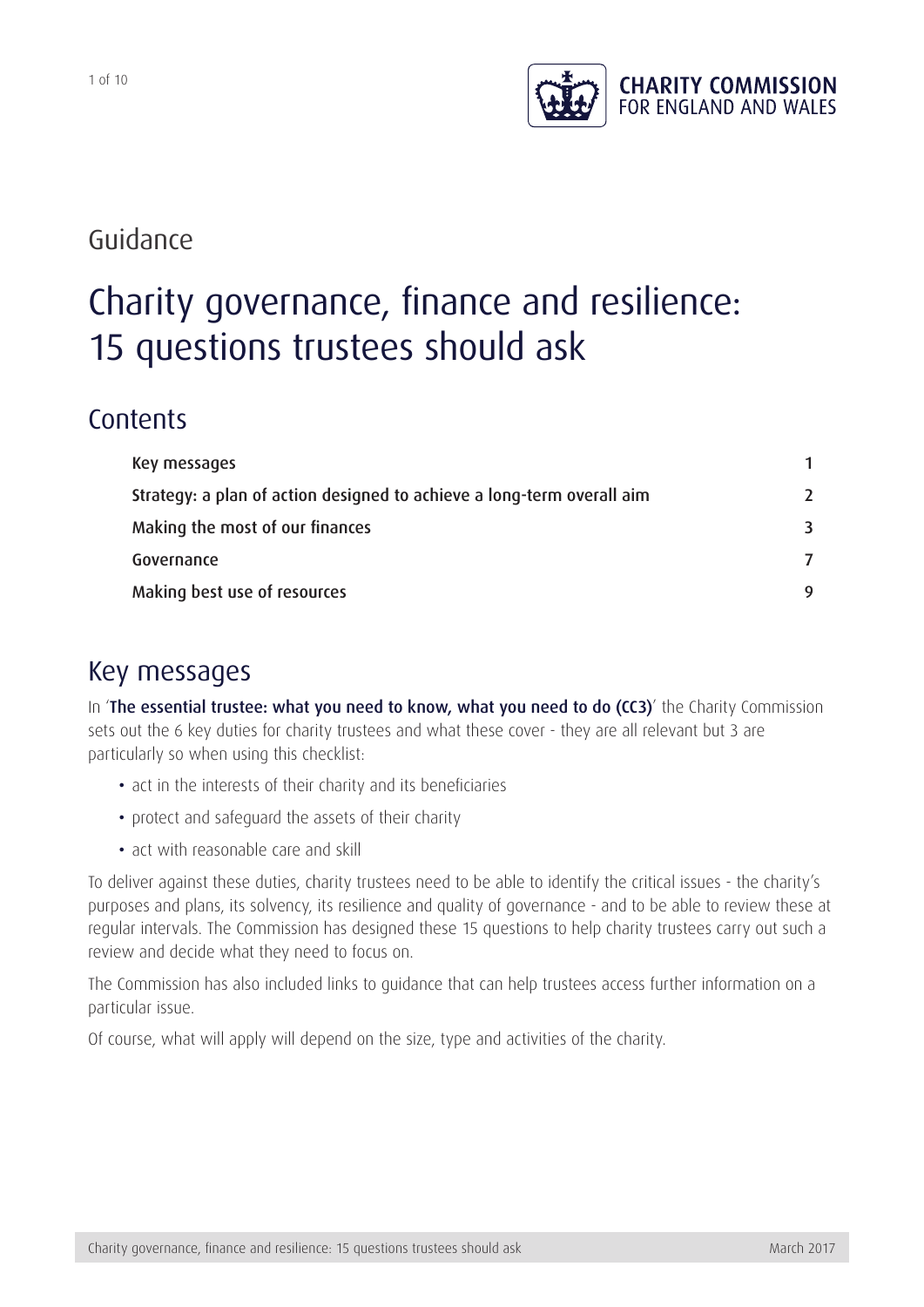## <span id="page-1-0"></span>Strategy: a plan of action designed to achieve a long-term overall aim

## 1. What effect is the current economic climate having on our charity and its activities?

For example:

- are we focusing on the right activities, or are we doing things that are over and above our core charitable aims? if we are, should we stop doing those things?
- will our funding support our strategic plans? if we are relying on a single source of income (such as grant funding or investment income), should we look at other sources of funding?
- how do we think the political, economic, social and technological environment in which we work is going to change and is this reflected in our strategic planning?
- does this environment present us with any immediate challenges or opportunities? for example:
	- recruiting volunteers including those with different skills
	- collaborating with others to provide skills, accommodation, equipment or increased buying power
	- re-negotiating contracts
	- bidding for public service delivery contracts
	- taking advantage of on-line services for example banking
- are there particular risks we should consider? for example:
	- increased (or reduced) demand for services, or changes in the type of services needed
	- reduced income from investments and savings
	- funding uncertainty
- should we think about whether we want to, or are able to, continue operating? could closing the charity and passing its resources to a similar charity be a better use of scarce funding and resources?

#### Find out more:

## [Managing a charity's finances: planning, managing difficulties and insolvency \(CC12\)](https://www.gov.uk/government/publications/managing-financial-difficulties-insolvency-in-charities-cc12) [Managing charity assets and resources: an overview for trustees \(CC25\)](https://www.gov.uk/government/publications/managing-charity-assets-and-resources-cc25)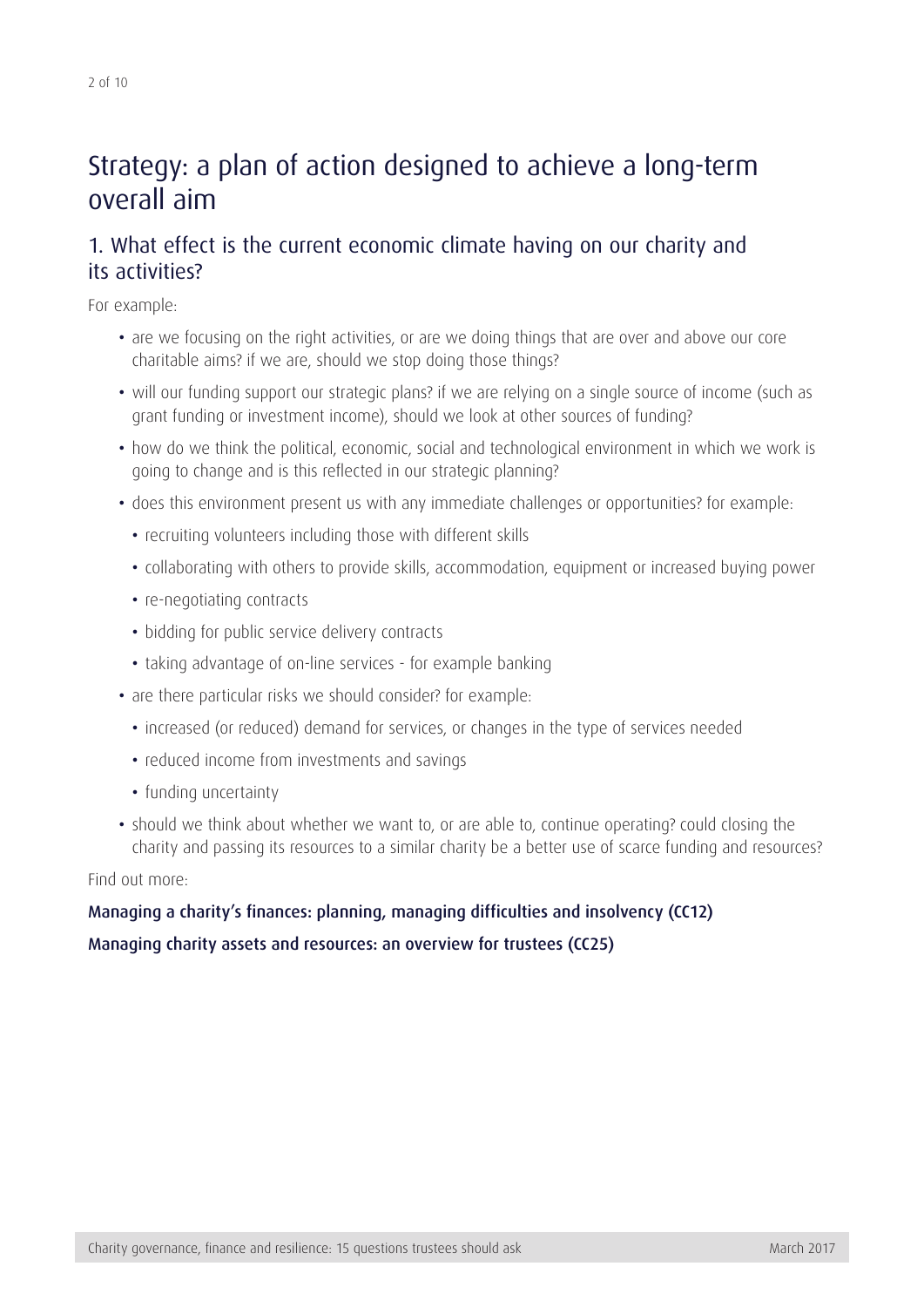## <span id="page-2-0"></span>Making the most of our finances

## 2. Are we financially strong enough to continue to provide services for our beneficiaries?

For example:

- do we have up to date information about our charity's finances, cash flow and debts/obligations? the financial information provided at each trustee meeting should typically include:
	- the latest management accounts
	- a comparison of budget to actual figures
	- an explanation for variances between forecasts and what actually happened
	- details of cash flow and closing bank balances
	- do we have access to the right type of financial/professional advice?
- based on the information we have, can we:
	- tell what might happen to our future income?
	- protect (or increase) our current income?
	- continue our programme of activities for the foreseeable future?
	- make our money go further, for example by identifying costs we can cut?
	- fulfil our contractual obligations?
	- meet our financial commitments as they fall due?
	- tell if the charity is facing potential insolvency?
- are we clear about what core activities we want to sustain under any circumstances?
- are we clear about the charity's financial prospects for the longer term?
- are we confident that we will be able to identify and address potential insolvency in good time?

• have we planned for an orderly wind up of the charity's affairs if the charity is no longer viable? Find out more:

#### [Managing a charity's finances: planning, managing difficulties and insolvency \(CC12\)](https://www.gov.uk/government/publications/managing-financial-difficulties-insolvency-in-charities-cc12)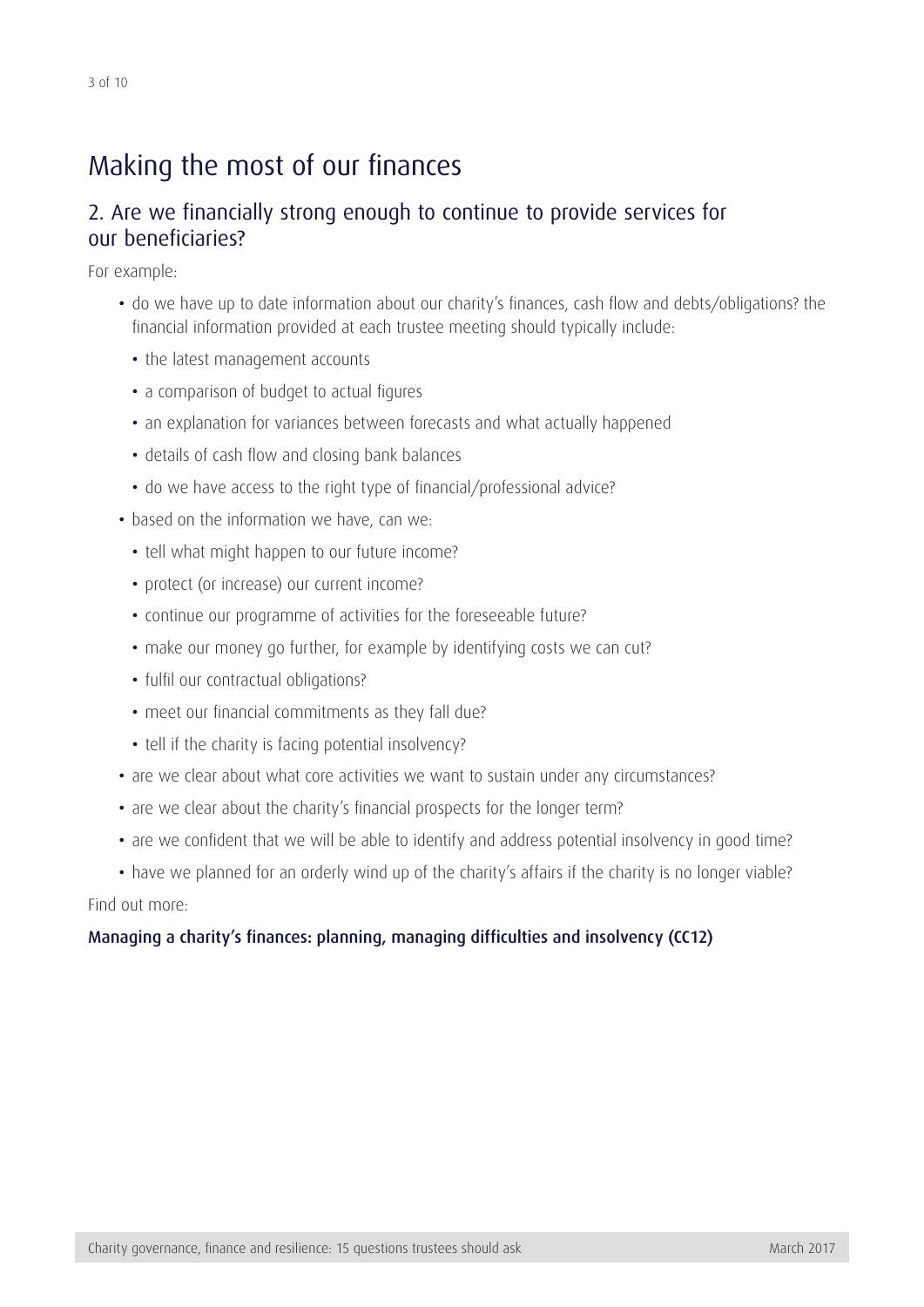## 3. Do we know what impact the social and/or economic climate is having on our donors and support for our charity?

For example:

- how secure is our existing funding, for example contracts from other bodies for service delivery, statutory funding or grants from other bodies, for the foreseeable future?
- is it possible to diversify or broaden our sources of income? for example, there are new opportunities for funding such as organisations, charities and investors that can provide loans and other support to charities as a social investment
- do we need to rethink our fundraising strategy is it in line with current guidance and good practice?
- have we considered other factors that might influence our supporters? reputational issues and any of a charity's policies can affect the support of its donors, for example the way the charity invests its money or the way it fundraises

Find out more:

#### [Charity fundraising: a guide to trustee duties \(CC20\)](https://www.gov.uk/government/publications/charities-and-fundraising-cc20)

#### [Charities and investment matters: a guide for trustees \(CC14\)](https://www.gov.uk/government/publications/charities-and-investment-matters-a-guide-for-trustees-cc14)

[Charities and public service delivery: an introduction \(CC37\)](https://www.gov.uk/government/publications/charities-and-public-service-delivery-an-introduction-cc37)

### 4. What is our policy on reserves?

For example:

- do we have a clear, published reserves policy that meets the needs of our charity?
- what will the consequences be for our charity's beneficiaries (in particular vulnerable beneficiaries) if the charity has no financial reserves to enable it to continue in the event of loss of regular income?
- does our policy:
	- fully justify and clearly explain keeping or not keeping reserves?
	- identify and plan for the maintenance of essential services for beneficiaries?
	- reflect the risks of an unplanned closure, our spending commitments and our potential liabilities and financial forecasts?
	- help to address the risks of unplanned closure on our beneficiaries, staff and volunteers?
- do we know what the level of our reserves is now? we need to know what assets are freely available to spend and not already set aside or designated for particular purposes
- have we considered:
	- new priorities and needs (for example an increased demand for our services or a change in our activities) which have arisen because of changes in our financial and social environment?
	- the level of reserves needed to meet new priorities and needs, a longer term strategy to replenish reserves, or spending them in their entirety?
	- using reserves to restructure our work?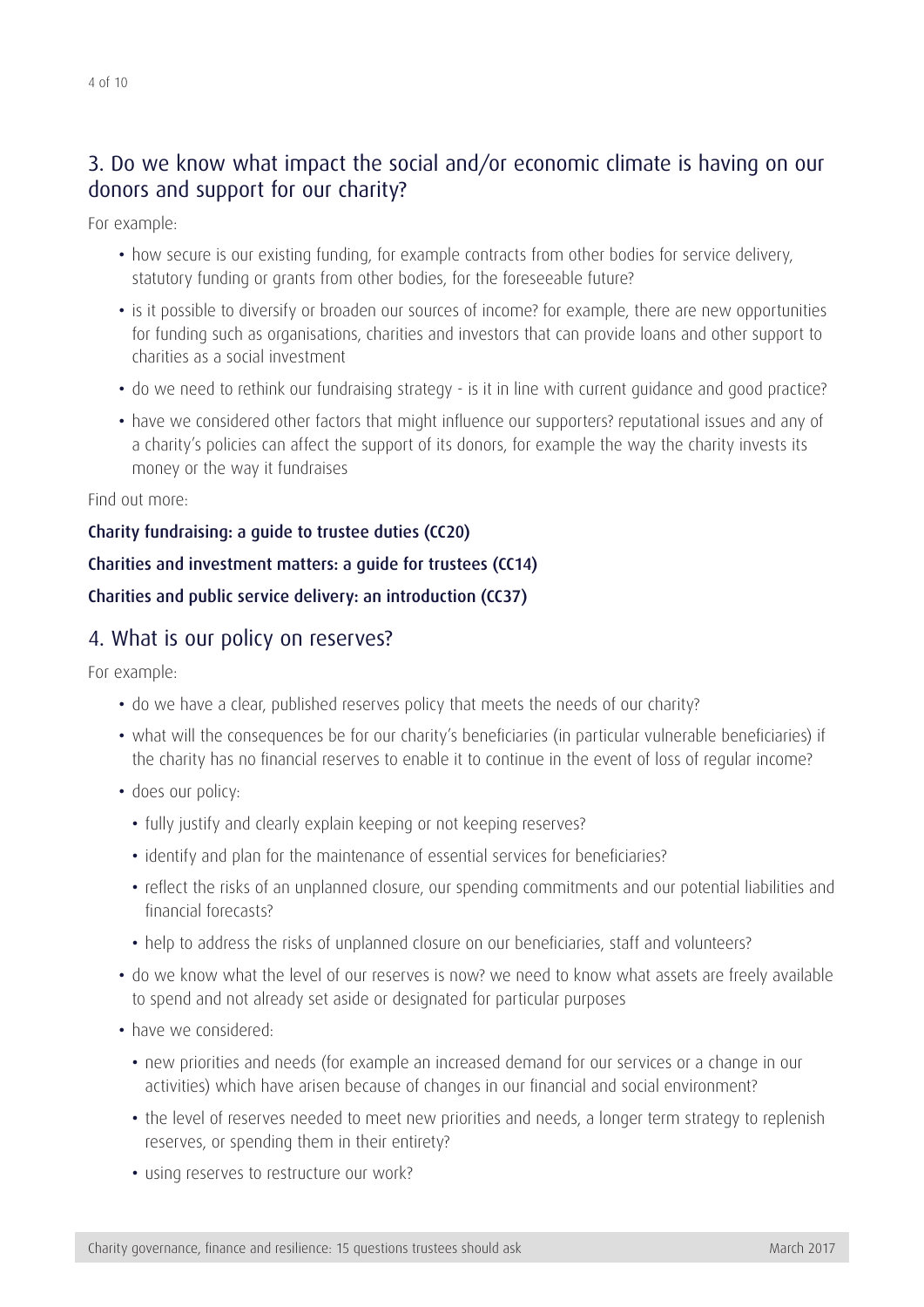Find out more:

[Charities reserves: building resilience \(CC19\)](https://www.gov.uk/government/publications/charities-and-reserves-cc19) [Charity reserves and defined benefit pension schemes](https://www.gov.uk/government/publications/defined-benefit-pension-schemes-questions-and-answers) [Charity reporting and accounting: the essentials \(CC15b\)](https://www.gov.uk/government/publications/charity-reporting-and-accounting-the-essentials-cc15b)

## 5. Are we satisfied with our banking arrangements and our current and future investment policy?

For example:

- how often do we review our banking arrangements?
- does our bank offer the range of services that we need? for example:
	- online banking with suitable security measures
	- the access to cash on deposit that we need
	- a loan facility
- have we considered the costs and benefits of our current and deposit accounts to ensure competitive interest rates?
- are our deposits protected by the Financial Services Compensation Scheme?
- have we looked at the services offered by other banks with a view to switching our provider?
- have we recently reviewed our investment policy to ensure that it reflects and can meet our current and future needs?
- have we arranged for regular investment policy reviews sudden changes in the economic climate might mean they should take place more regularly?
- have we reviewed the diversity, suitability and risks associated with our spread of investments?
- have we thought about whether an ethical investment policy would be right for our charity?
- could social investment be an effective way to meet our aims?

Find out more:

#### [Charities and investment matters: a guide for trustees \(CC14\)](https://www.gov.uk/government/publications/charities-and-investment-matters-a-guide-for-trustees-cc14)

[Banking for charities - Charity Finance Group](http://www.cfg.org.uk/~/media/Files/Resources/CFDG%20Publications/BBA_CFG_Banking_for_Charities.ashx)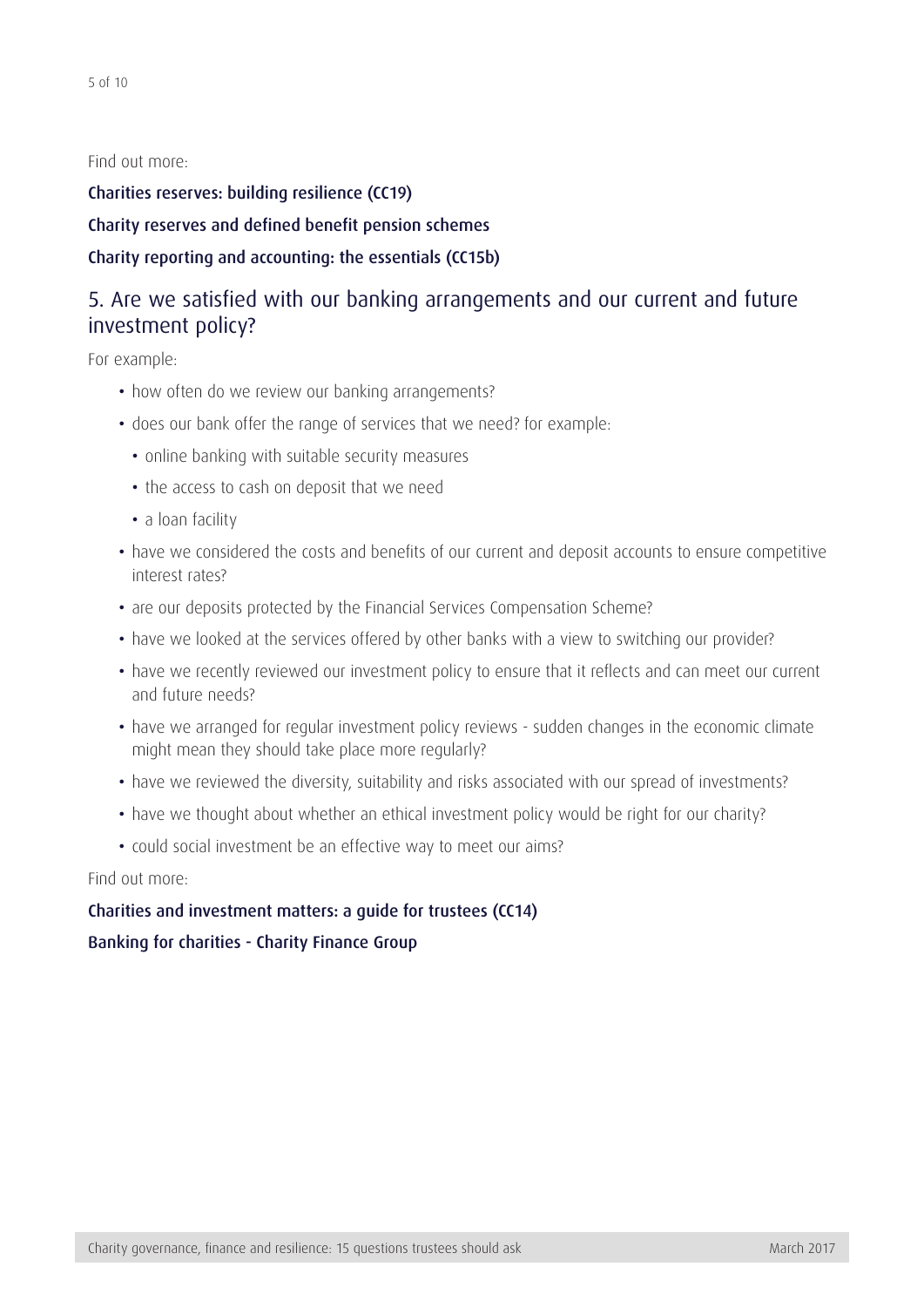## 6. Have we reviewed our contractual commitments?

For example:

- do we know exactly what our contractual commitments are they might include office leases, rental agreements, equipment hire?
- could we collaborate with other organisations to save costs on essential support or back office expenses?
- do we understand the obligations of any existing or new contracts there might insurance requirements or penalty clauses for non delivery?
- are these obligations manageable for our charity now and for the remainder of the contract?
- how do we terminate our contracts if necessary?
- should we review any contracts we have with fundraisers for value for money and reputational risks?
- if we cannot meet the terms of a contract, are we aware of the financial and reputational risks we could face?

Find out more:

#### [Charities and risk management \(CC26\)](https://www.gov.uk/government/publications/charities-and-risk-management-cc26)

#### [Managing a charity's finances: planning, managing difficulties and insolvency \(CC12\)](https://www.gov.uk/government/publications/managing-financial-difficulties-insolvency-in-charities-cc12)

#### 7. Have we reviewed any contracts to deliver public services?

For example:

- do we understand all the obligations imposed on us by our existing contracts?
- are these obligations manageable in light of the charity's current and probable future situation?
- can we terminate any contracts we are party to if necessary?
- if we cannot meet the terms of a contract are we aware of the financial penalties and reputational risks we could face?
- have we planned for what happens when the contract ends?
- are we fully aware of the risks and obligations attached to taking on new public service delivery contracts?
- have we explored the different ways in which we can achieve our charity's aims as an alternative to entering into a new contract?

Find out more:

#### [Charities and public service delivery: an introduction \(CC37\)](https://www.gov.uk/government/publications/charities-and-public-service-delivery-an-introduction-cc37)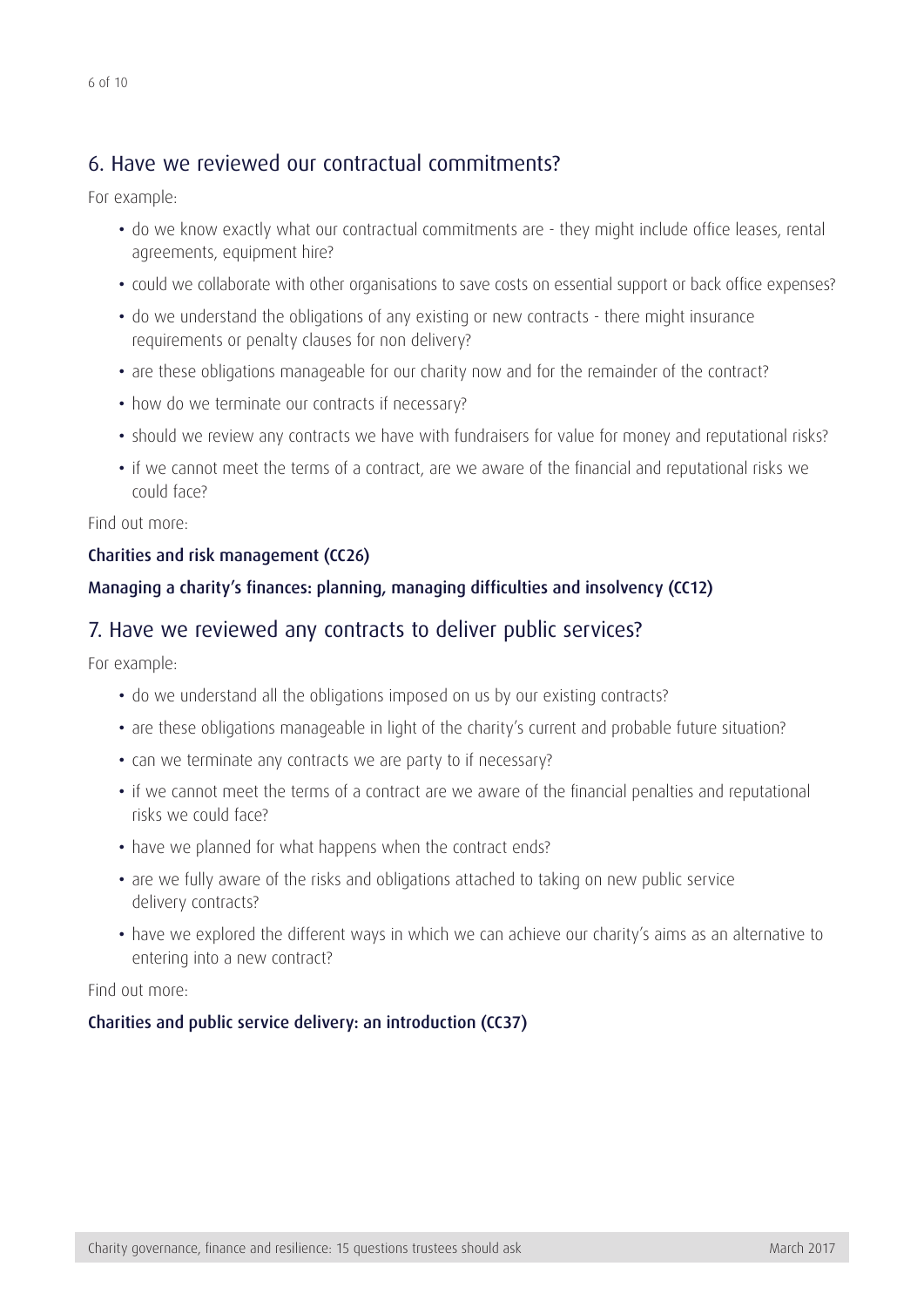## <span id="page-6-0"></span>8. If we have a pension scheme, have we reviewed it recently?

For example:

- do we know the risks and liabilities attached to our charity's pension scheme?
- what plans do we have to manage those risks and liabilities?
- do we make it clear in our financial reporting what our pension liabilities are and what we are doing to manage any risk to our charity?
- do we need to take specialist advice?

Find out more:

#### [Charity reserves and defined benefit pension schemes](https://www.gov.uk/government/publications/defined-benefit-pension-schemes-questions-and-answers)

### 9. How can we make best use of any permanent endowment investments we hold?

For example:

- do we know whether any of our funds are permanent endowment and can only be invested to produce income for our charity or used as specified by the donor?
- do we think that the interests of our charity and its beneficiaries would be better served by making use of the greater flexibility to spend permanent endowment offered by the Charities Act?
- can we take advantage of the power to use a total return approach to investment (this is usually only appropriate for larger permanently endowed charities)?

Find out more:

#### [Permanent endowment: rules for charities](https://www.gov.uk/permanent-endowment-rules-for-charities)

#### [Total return investment for permanently endowed charities](https://www.gov.uk/government/publications/total-return-investment-for-permanently-endowed-charities)

## Governance

### 10. Are we an effective trustee body?

For example:

- do we understand:
	- the charity's aims as set out in its governing document?
	- what our charity will do, and what we want it to achieve?
	- that all of the charity's activities are intended to further or support its purposes?
	- how the charity benefits the public by carrying out its purposes?
- have we read 'The essential trustee (CC3)'?
- have we recently reviewed our performance as a trustee body?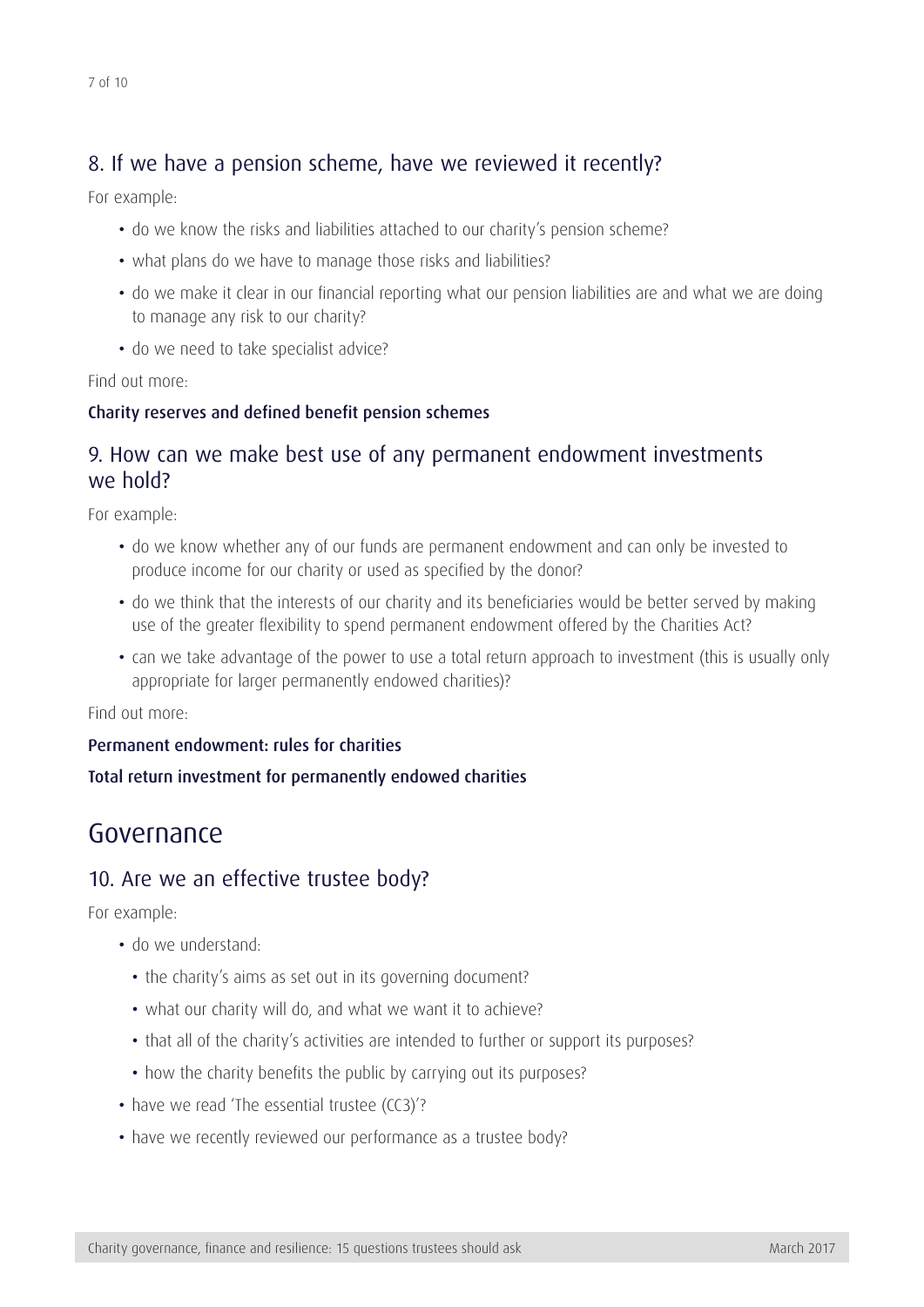- are we using our time together as a board efficiently and effectively? do we read the accounts, reports and other background material before the meeting?
- have we recently reviewed the skills, knowledge and experience we have as a trustee body? have our needs changed?
- are we aware of the importance of effective communication and negotiation with those with an interest in our charity - these could be donors, supporters, beneficiaries, staff and volunteers?
- do we have sufficient oversight and knowledge of the activities of external people and organisations acting on our behalf?
- do we have access to the guidance we need to ensure that our decisions are made in the best interests of our charity and its beneficiaries?
- do we know what, if any, conflicts of interests might affect our decision making?
- do we need to monitor the charity's affairs more closely, for example by meeting more frequently?
- do we feel able to take difficult or unpopular decisions if needed, for example about:
	- ending or changing some activities?
	- changing staffing levels?
	- changing staff benefits?
	- merging with another charity?
	- winding up the charity?

Find out more:

### [The essential trustee: what you need to know, what you need to do \(CC3\)](https://www.gov.uk/government/publications/the-essential-trustee-what-you-need-to-know-cc3)

## 11. Do we have adequate safeguards in place to prevent fraud?

For example:

- do we have proper financial controls and procedures in place to prevent fraud?
- do they need reviewing and updating, to take account of any increased risk of fraud as a result of changes in the economic and technological environment the charity operates in? an example might be the greater risk of computer fraud
- are there controls and procedures in place to reduce the risk of misuse of personal data?

Find out more:

[Charity money: how to keep it safe](https://www.gov.uk/charity-money-how-to-keep-it-safe)

[Protecting charities from harm: compliance toolkit](https://www.gov.uk/government/collections/protecting-charities-from-harm-compliance-toolkit)

#### [Charity fraud: a guide for the trustees and managers of charities](http://www.cfg.org.uk/Policy/finance-and-accounting/~/media/Files/Resources/CFDG%20Publications/charity_fraud_guide_full.ashx)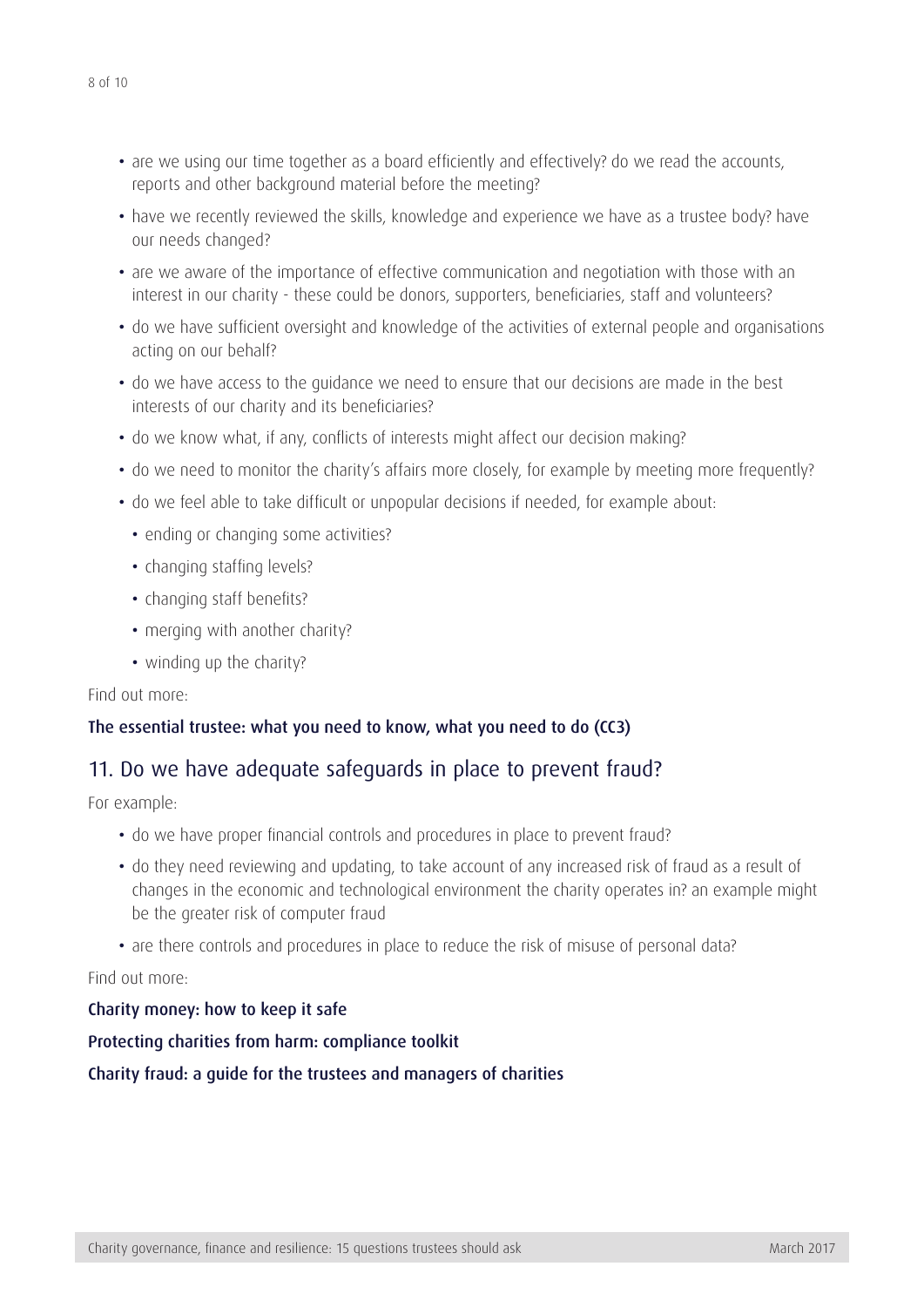## <span id="page-8-0"></span>Making best use of resources

## 12. Are we making the best use of the financial benefits we have as a charity?

For example:

- do we understand how to make the most of Gift Aid?
- are we making the most of our potential tax relief as a charity?
- are we aware of any financial help available for charities from other bodies they may be governmental, other organisations or charities? if yes, have we considered whether it is appropriate for our charity, and whether to apply for it?
- do we know where to go for information on how to take advantage of the growing interest in social investment into charities?
- have we considered whether any trading activities should be hived off to a subsidiary trading company in order to avoid tax liabilities?

Find out more:

#### [Claiming Gift Aid as a charity or CASC](https://www.gov.uk/claim-gift-aid)

#### [Trustees trading and tax: how charities may lawfully trade \(CC35\)](https://www.gov.uk/government/publications/trustees-trading-and-tax-how-charities-may-lawfully-trade-cc35)

#### [Charity trading: selling goods and services](https://www.gov.uk/charity-trading-selling-goods-and-services)

### 13. Are we making the best use of our staff and volunteers?

For example:

- are we aware of our obligations as employers and do we know where to go for further information?
- do we have a safeguarding policy that clearly lets trustees, staff, volunteers and beneficiaries know what their roles, rights and responsibilities are?
- do our staff have the right mix of skills and experience that our charity needs to be effective?
- could we introduce more flexible patterns of working in order to focus our resources where most needed?
- do we still need the same type and number of staff? are there better opportunities to recruit in a competitive job market?
- are we making the best use of any interest in volunteering for charities?
- are we proactive in attracting potential volunteers and have we reviewed the way we support and use them?

Find out more:

## [Advisory, Conciliation and Arbitration Service \(ACAS\)](http://www.acas.org.uk/) [Workforce - NCVO](https://www.ncvo.org.uk/practical-support/workforce)